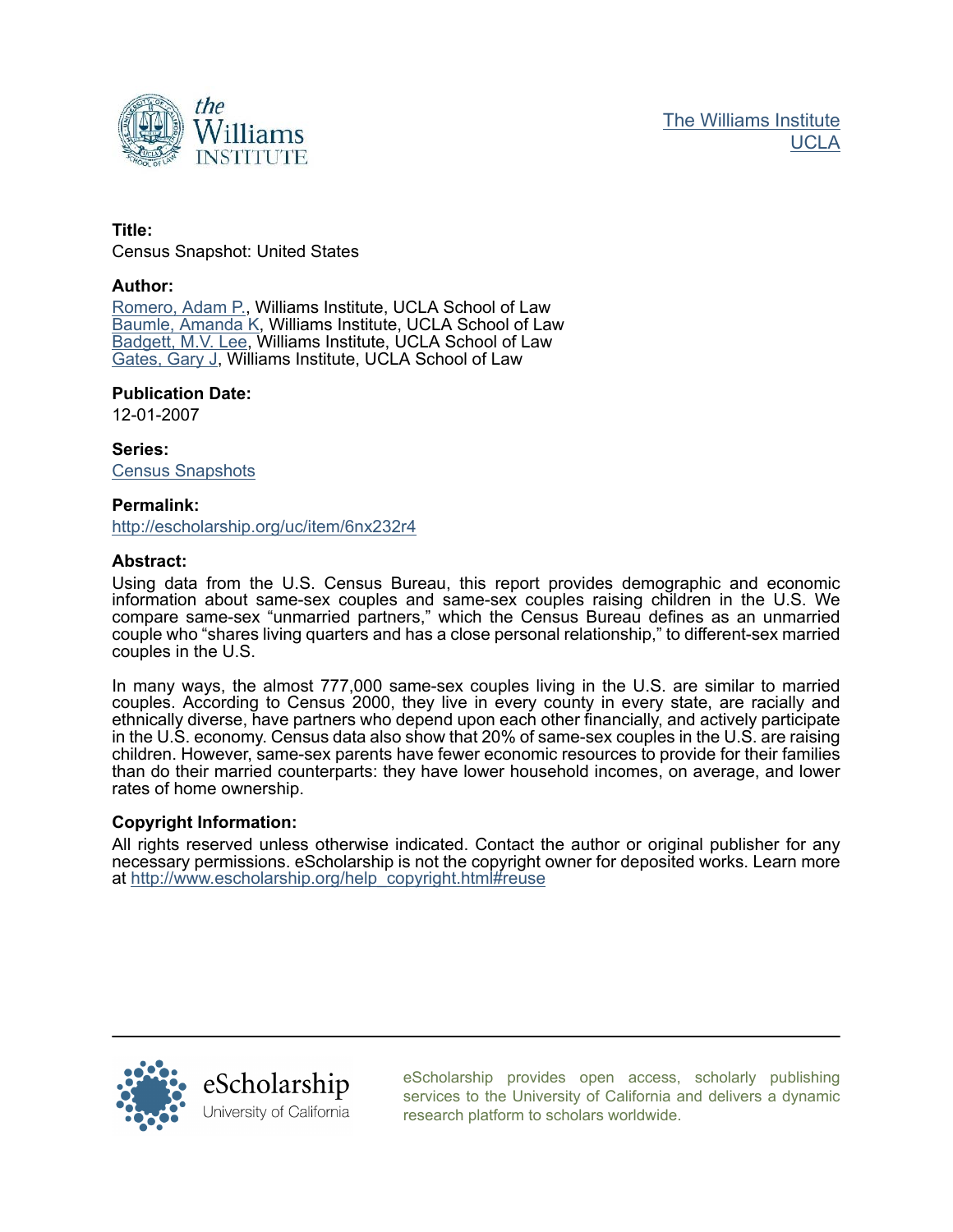# **CENSUS SNAPSHOT**



## **UNITED STATES** DECEMBER 2007

**Adam P. Romero, Public Policy Fellow Amanda K. Baumle, Public Policy Fellow M.V. Lee Badgett, Research Director Gary J. Gates, Senior Policy Fellow** 

Using data from the U.S. Census Bureau, this report provides demographic and economic information about same-sex couples and same-sex couples raising children in the U.S. We compare same-sex "unmarried partners," which the Census Bureau defines as an unmarried couple who "shares living quarters and has a close personal relationship," to different-sex married couples in the  $U.S.<sup>1</sup>$ 

In many ways, the almost 777,000 same-sex couples living in the U.S. are similar to married couples. According to Census 2000, they live in every county in every state, are racially and ethnically diverse, have partners who depend upon each other financially, and



actively participate in the U.S. economy. Census data also show that 20% of same-sex couples in the U.S. are raising children. However, same-sex parents have fewer economic resources to provide for their families than do their married counterparts: they have lower household incomes, on average, and lower rates of home ownership.

#### **SAME-SEX COUPLES AND THE LGBT POPULATION IN THE U.S.**

- In 2000, there were 594,391 same-sex couples living in the U.S. $2$
- By 2005, the number of same-sex couples increased by more than 20% to  $776,943.^3$  This increase likely reflects same-sex couples' growing willingness to disclose their partnerships on government surveys.
- In 2005, there were an estimated 8.8 million gay, lesbian, and bisexual people (single and coupled) living in the  $U.S.^4$

#### **INDIVIDUALS IN SAME-SEX COUPLES ARE DEMOGRAPHICALLY AND GEOGRAPHICALLY DIVERSE**

- There are more male same-sex couples (51%) than female same-sex couples (49%) in the U.S. $5$
- Individuals in same-sex couples are, on average, 40 years old, and significantly younger than married individuals (48 years old) in the U.S.
- Same-sex couples live in every state in the U.S. and constitute 1.0% of coupled households and 0.6% of all households in the country. California reported the most same-sex couples with 92,138 couples, followed by New York with 46,490 couples, Texas with 42,912 couples, Florida with 41,048 couples, and Illinois with 22,887 couples. Washington, D.C. reported the highest proportion of same-sex couples per total households (1.48%), followed by Vermont (0.80%), California (0.80%), Washington (0.70%), Massachusetts (0.70%), and Oregon (0.67%).6
- Same-sex couples are slightly more racially and ethnically diverse than their married counterparts: 24% of same-sex and 22% married couples are nonwhite.

#### **PEOPLE IN SAME-SEX COUPLES ARE ACTIVELY ENGAGED IN THE U.S. ECONOMY**

Individuals in same-sex couples in the U.S. are significantly more likely to be employed than are married individuals: 78% of individuals in samesex couples are employed, compared to 65% of married individuals.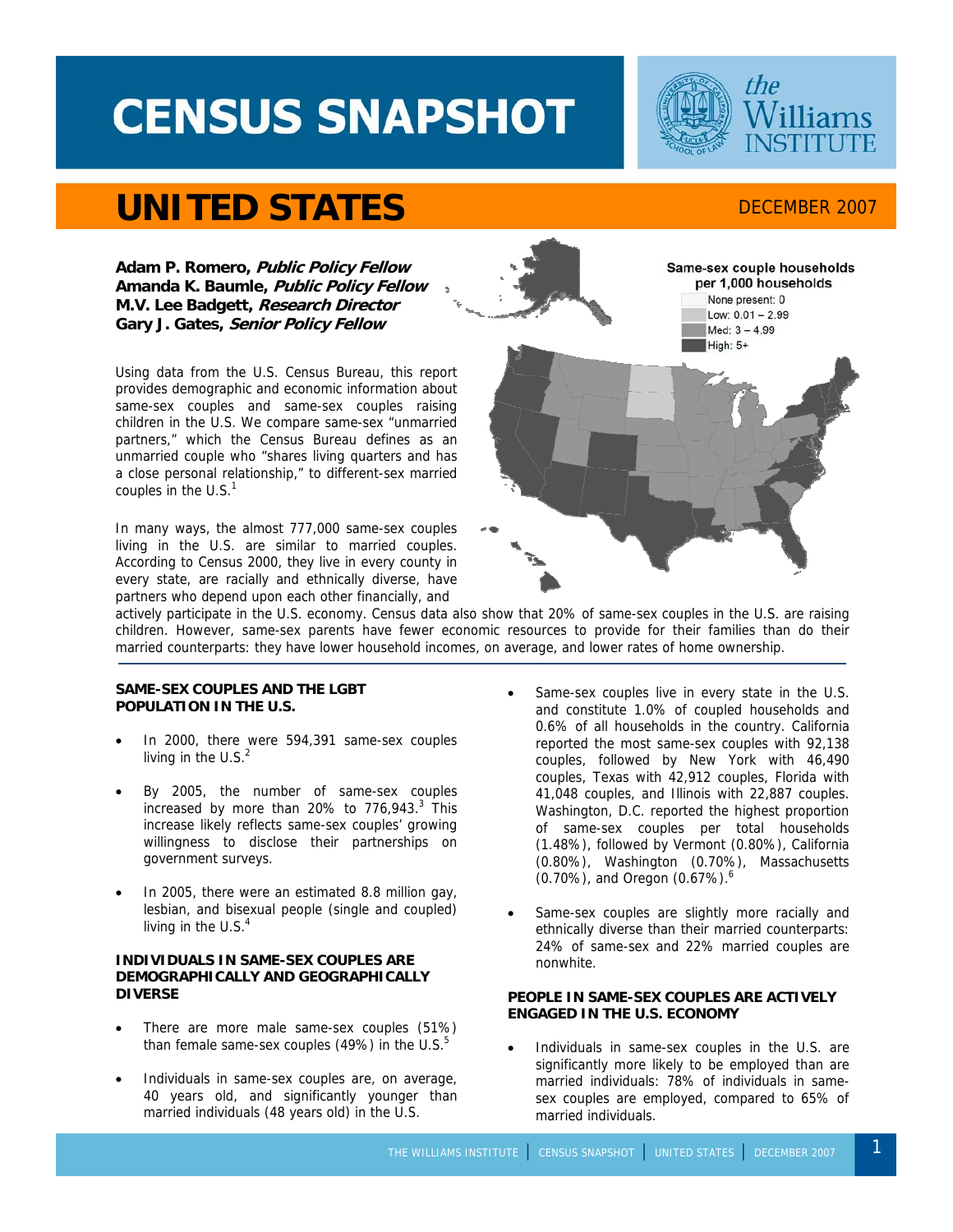Contrary to a popular stereotype, the annual earnings of men in same-sex couples are significantly lower than those of married men. On average, men in same-sex couples in the U.S. earn \$43,117 each year, significantly less than \$49,777 for married men. The median income of men in same-sex couples in the U.S. is \$32,500, or 15% less than that of married men (\$38,000).

3

• Women in same-sex couples in the U.S. earn an average of \$34,979 per year (with a median of \$28,600), more than married women, whose earnings average \$26,245 (with a median of \$21,000). Women in same-sex couples earn, on average, less than married men and men in samesex couples in the U.S.



Average Individual Earnings

- Individuals in same-sex couples in the U.S. are more likely to work in the private sector: 74% of individuals in same-sex couples work in the private sector, compared to 71% of married individuals; 16% of individuals in same-sex and married couples work in the public sector; and 11% of individuals in same-sex couples are self-employed, compared to 12% of married individuals.
- Individuals in same-sex couples are more likely to have a college degree: 40% of individuals in samesex couples and 27% of married individuals have earned a college degree.
- Despite the military's historic policies of excluding gay men and lesbians from service, individuals in same-sex couples have served in the military: 10% of individuals in same-sex couples are veterans, compared to 16% of married individuals.

#### **SAME-SEX PARTNERS IN THE U.S. DEPEND UPON ONE ANOTHER IN WAYS THAT ARE SIMILAR TO MARRIED COUPLES**

Couples in which one partner does not work or earns significantly less than the other partner may indicate financial interdependence. Almost one in

four same-sex couples (23%) have only one wage earner, compared to almost one in three (31%) married couples.

- A similar percentage of same-sex (28%) and married (29%) couples in the U.S. have at least one partner who is disabled.
- 7% of same-sex couples have at least one partner over the age of 65, compared to 19% of married couples.

#### **SAME-SEX HOUSEHOLDS IN THE U.S. HAVE SIMILAR ECONOMIC RESOURCES TO MARRIED HOUSEHOLDS**

The median income of same-sex coupled households in the U.S. is \$63,600, more than that of married couples (\$57,500). The average household income of same-sex couples is \$80,610, more than \$73,655 for married couples.



Same-sex couples are significantly less likely than married couples to own their homes: 60% of samesex couples in the U.S. own their home, compared to 81% of married couples.

#### **SAME-SEX COUPLES ARE RAISING CHILDREN IN THE U.S., YET WITH FAR FEWER ECONOMIC RESOURCES THAN MARRIED PARENTS**

- 20% of same-sex couples in the U.S. are raising children under the age of 18.
- As of 2005, an estimated 270,313 of the U.S.'s children are living in households headed by samesex couples.<sup>7</sup>
- In the U.S., married and same-sex couples with children under 18 in the home have, on average, 2 children.
- An estimated 65,500 of the U.S.'s adopted children live with a lesbian or gay parent.<sup>8</sup>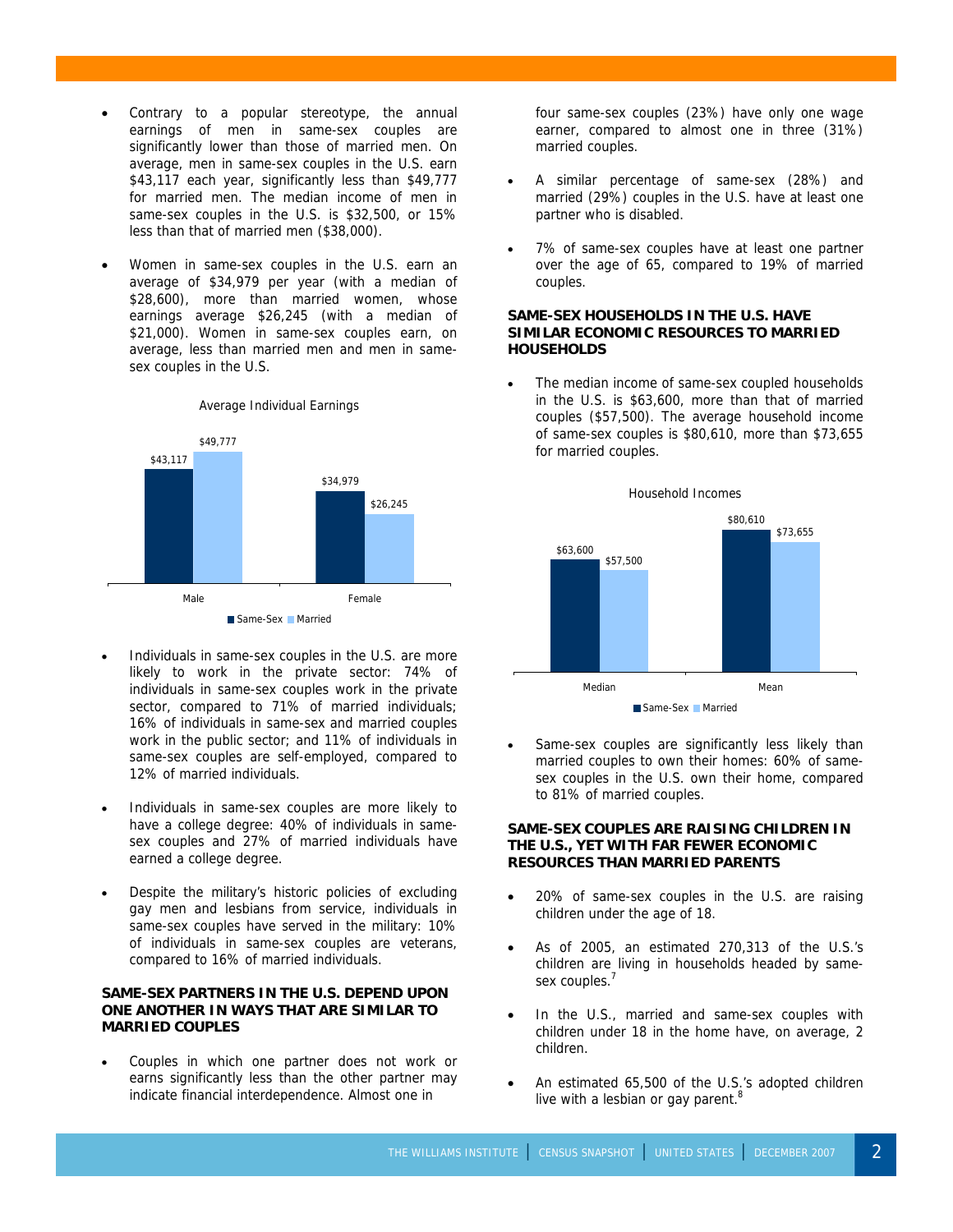- Same-sex parents in the U.S. have fewer financial resources to support their children than married parents. The median household income of samesex couples with children is \$46,200, or 23% lower than that of married parents (\$59,600). The average household income of same-sex couples with children is \$59,270, significantly less than \$74,777 for married parents.
- While 51% of same-sex couples with children own their home, a much larger percentage of married parents (77%) own their home.





#### **CONCLUSION**

3

Census data provide valuable information about gay and lesbian couples in the U.S. While in many respects the U.S.'s same-sex couples look like married couples, those with children have significantly fewer economic resources than married couples to provide for their families and significantly lower rates of home ownership.

| Table One: Characteristics of individuals in couples                   |          |            |  |
|------------------------------------------------------------------------|----------|------------|--|
|                                                                        | Same-Sex | Married    |  |
| Race/Ethnicity <sup>9</sup>                                            |          |            |  |
| White                                                                  | 75.9%    | 78.2%*     |  |
| <b>Black</b>                                                           | 8.7%     | $6.7\%$ *  |  |
| Hispanic                                                               | 10.6%    | $9.4\%$ *  |  |
| Asian                                                                  | 1.9%     | $3.8\%$ *  |  |
| American Indian/Alaskan Native                                         | 0.9%     | $0.5\%$ *  |  |
| Other                                                                  | 2.0%     | $1.3\%$ *  |  |
| Average age                                                            | 40.3     | $47.7*$    |  |
| Percent with a college degree or better                                | 40.4%    | 26.7%*     |  |
| Percent Employed                                                       | 77.9%    | 64.8%*     |  |
| Employment                                                             |          |            |  |
| Private employer                                                       | 73.7%    | 71.1%      |  |
| Public employer                                                        | 15.6%    | $16.1\%$ * |  |
| Self-employed                                                          | 10.6%    | 12.4%*     |  |
| <b>Veteran Status</b>                                                  | 9.8%     | $16.1\%$ * |  |
| Average individual salary                                              |          |            |  |
| Men                                                                    | \$43,117 | \$49,777*  |  |
| Woman                                                                  | \$34,979 | $$26,245*$ |  |
| Median individual salary                                               |          |            |  |
| Men                                                                    | \$32,500 | \$38,000   |  |
| Woman                                                                  | \$28,600 | \$21,000   |  |
| * Difference significant at the 5% level or better (two-tailed tests). |          |            |  |

Table Two: **Characteristics of couples**

|                                | Same-Sex | Married               |
|--------------------------------|----------|-----------------------|
| At least one partner over 65   | 6.9%     | $18.7\%$ <sup>*</sup> |
| Percent disabled               | 28.4%    | 28.9%                 |
| Average household income       | \$80,610 | \$73,655*             |
| Median household income        | \$63,600 | \$57,500              |
| Income gap between partners    | \$26,131 | $$29,626*$            |
| Single wage earner             | 22.7%    | $31.1\%$ <sup>*</sup> |
| Homeownership                  | 59.8%    | $81.0\%$ *            |
| Percent with children under 18 | 19.6%    | $48.3\%$ <sup>*</sup> |

\* Difference significant at the 5% level or better (two-tailed tests).

^ Difference significant at the 10% level or better (two-tailed tests).

| Table Three: Characteristics of couples with children                                                                                           |                     |                    |  |
|-------------------------------------------------------------------------------------------------------------------------------------------------|---------------------|--------------------|--|
|                                                                                                                                                 | Same-Sex<br>parents | Married<br>parents |  |
| Average number of children<br>under 18 in the household                                                                                         | 1.8                 | $1.9*$             |  |
| Single wage earner (parents)                                                                                                                    | 32.4%               | $34.8\%$ *         |  |
| Average household income<br>(parents)                                                                                                           | \$59,270            | $74.777*$          |  |
| Median household income<br>(parents)                                                                                                            | \$46,200            | \$59,600           |  |
| Homeownership<br>$\mathbf{r}$ , and $\mathbf{r}$ , and $\mathbf{r}$ , and $\mathbf{r}$ , and $\mathbf{r}$ , and $\mathbf{r}$ , and $\mathbf{r}$ | 51.1%               | $76.9\%$ *         |  |

Difference significant at the 5% level or better (two-tailed tests).

^ Difference significant at the 10% level or better (two-tailed tests).

^ Difference significant at the 10% level or better (two-tailed tests).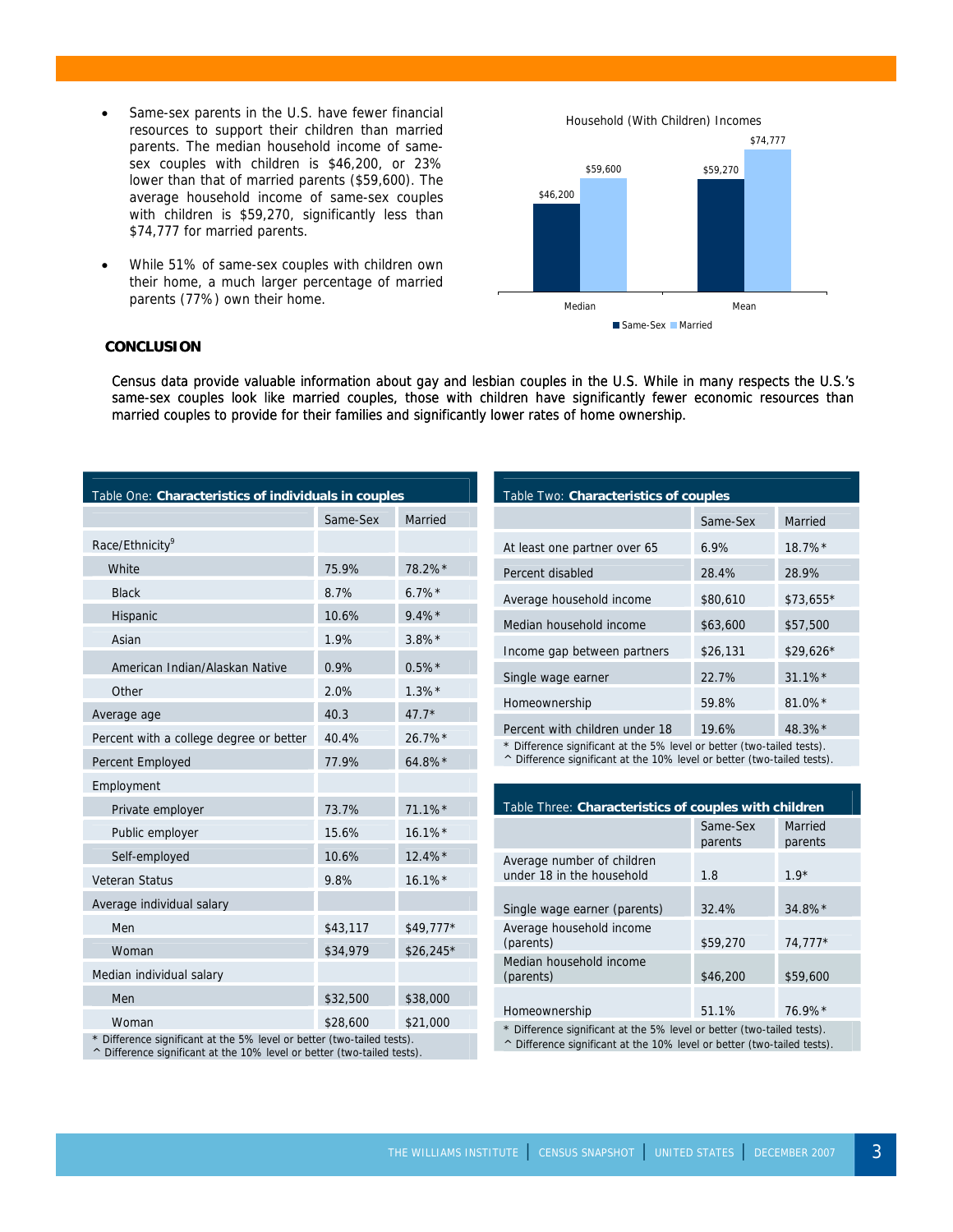| Appendix A: Counts and percent of same-sex couples<br>by state |                 |                   |  |
|----------------------------------------------------------------|-----------------|-------------------|--|
|                                                                |                 | Percent of same-  |  |
|                                                                | Number of same- | sex couples out   |  |
| State                                                          | sex couples     | of all households |  |
| Alabama                                                        | 8109            | 0.47%             |  |
| Alaska                                                         | 1180            | 0.53%             |  |
| Arizona                                                        | 12332           | 0.65%             |  |
| Arkansas                                                       | 4423            | 0.42%             |  |
| California                                                     | 92138           | 0.80%             |  |
| Colorado                                                       | 10045           | 0.61%             |  |
| Connecticut                                                    | 7386            | 0.57%             |  |
| Delaware                                                       | 1868            | 0.63%             |  |
| <b>DC</b>                                                      | 3678            | 1.48%             |  |
| Florida                                                        | 41048           | 0.65%             |  |
| Georgia                                                        | 19288           | 0.64%             |  |
| Hawaii                                                         | 2389            | 0.59%             |  |
| Idaho                                                          | 1873            | 0.40%             |  |
| <b>Illinois</b>                                                | 22887           | 0.50%             |  |
| Indiana                                                        | 10219           | 0.44%             |  |
| Iowa                                                           | 3698            | 0.32%             |  |
| Kansas                                                         | 3973            | 0.38%             |  |
| Kentucky                                                       | 7114            | 0.45%             |  |
| Louisiana                                                      | 8808            | 0.53%             |  |
| Maine                                                          | 3394            | 0.65%             |  |
| Maryland                                                       | 11243           | 0.57%             |  |
| Massachusetts                                                  | 17099           | 0.70%             |  |
| Michigan                                                       | 15368           | 0.41%             |  |
| Minnesota                                                      | 9147            | 0.48%             |  |
| Mississippi                                                    | 4774            | 0.46%             |  |
| <b>Missouri</b>                                                | 9428            | 0.43%             |  |
| Montana                                                        | 1218            | 0.34%             |  |
| Nebraska                                                       | 2332            | 0.35%             |  |
| Nevada                                                         | 4973            | 0.66%             |  |
| New Hampshire                                                  | 2703            | 0.57%             |  |
| New Jersey                                                     | 16604           | 0.54%             |  |
| New Mexico                                                     | 4496            | 0.66%             |  |
| New York                                                       | 46490           | 0.66%             |  |
| North Carolina                                                 | 16198           | 0.52%             |  |
| North Dakota                                                   | 703             | 0.27%             |  |
| Ohio                                                           | 18937           | 0.43%             |  |
| Oklahoma                                                       | 5763            | 0.43%             |  |
| Oregon                                                         | 8932            | 0.67%             |  |
| Pennsylvania                                                   | 21166           | 0.44%             |  |
| Rhode Island                                                   | 2471            | 0.61%             |  |
| South Carolina                                                 | 7609            | 0.50%             |  |
| South Dakota                                                   | 826             | 0.28%             |  |
| Tennessee                                                      | 10189           | 0.46%             |  |
| Texas                                                          | 42912           | 0.58%             |  |
| Utah                                                           | 3370            | 0.48%             |  |
| Vermont                                                        | 1933            | 0.80%             |  |
| Virginia                                                       | 13802           | 0.51%             |  |
| Washington                                                     | 15900           | 0.70%             |  |

3

| <b>State</b>       | Number of<br>same-sex<br>couples | Percent of same-<br>sex couples out<br>of all households |
|--------------------|----------------------------------|----------------------------------------------------------|
| West Virginia      | 2916                             | 0.40%                                                    |
| Wisconsin          | 8232                             | 0.39%                                                    |
| Wyoming            | 807                              | 0.42%                                                    |
| <b>Puerto Rico</b> | 6818                             | 0.54%                                                    |